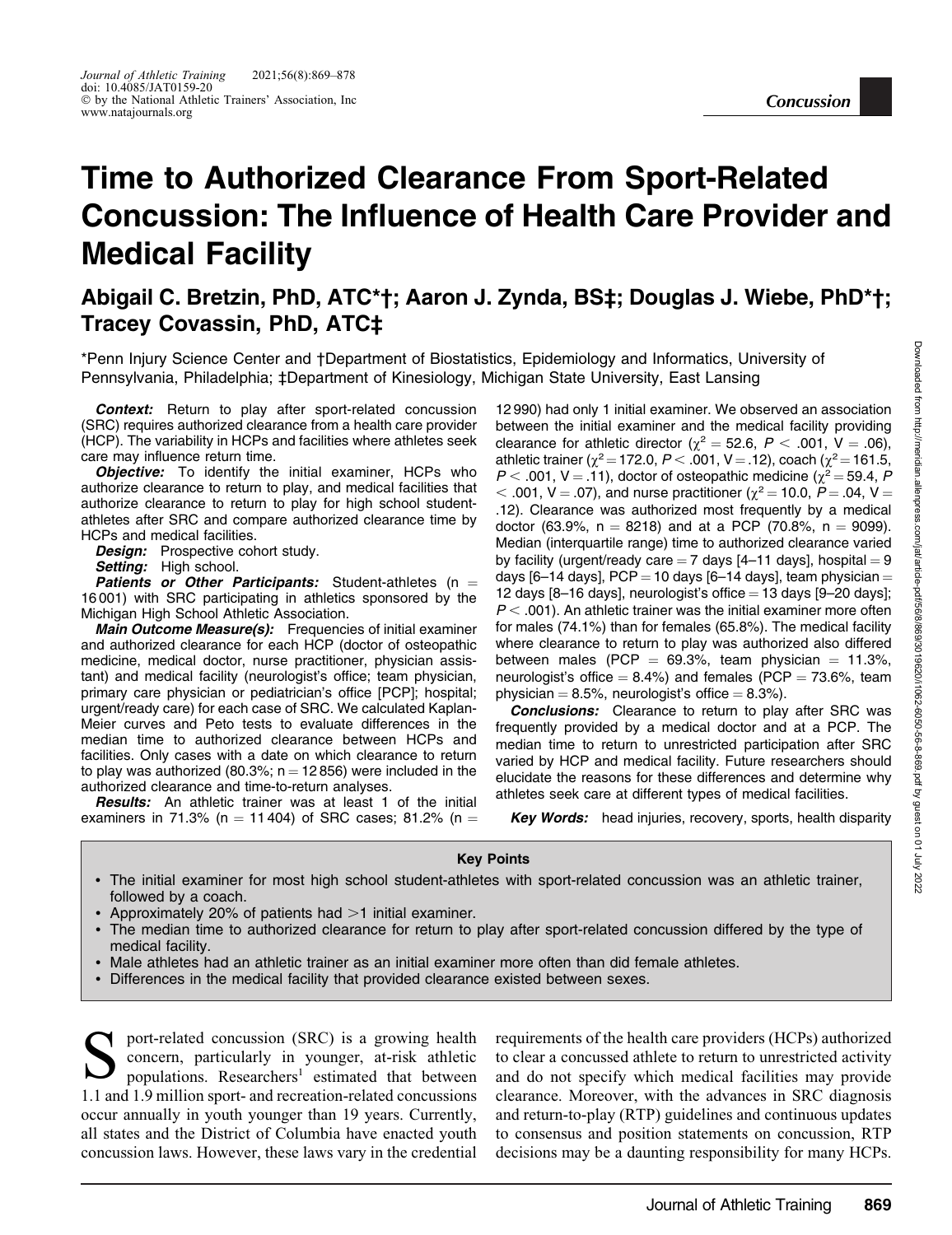The HCPs who care for athletes with SRC and authorize clearance to RTP should ensure that their decisions are guided by best practices. Current consensus and position statements $2,3$  suggested that concussed athletes should complete a stepwise progression before returning to participation. It is also recommended that athletes first have an initial period (24–48 hours) of relative physical and cognitive rest and progress through stages of symptomlimited activity, light aerobic exercise, sport-specific exercise, and noncontact training, with at least 24 hours between steps. After the athletes are asymptomatic and cleared by an HCP, they can continue to full practice and competition.2 However, guidelines differ as to which HCP should make the RTP decision. Valovich McLeod et al<sup>4</sup> reported that an athletic trainer (AT) was the primary decision maker for 69.2% of concussed athletes, followed by other physician (17.3%) and team physician (8.9%); yet these data were collected before states enacted laws regarding the management of concussions in athletes. Currently, in some states, ATs are not included as HCPs responsible for authorizing medical clearance. For example, in Michigan, only medical doctors (MDs), doctors of osteopathic medicine (DOs), physician assistants (PAs), and nurse practitioners (NPs) are allowed to clear an athlete with SRC to participate in a sanctioned Michigan High School Athletic Association (MHSAA) sport or activity. Therefore, it is important to determine which HCP is making RTP decisions in Michigan, as ATs are not an option.

Although physicians can clear athletes to RTP after they sustain concussions, parents or guardians are usually responsible for bringing their children to the physician. Researchers<sup>5</sup> have found that parents have inconsistent views on which physician or medical facility should care for their concussed children. For example, Zamarripa et al<sup>5</sup> noted that 44% of parents would call or go to their children's regular care provider (ie, pediatrician or primary care physician [PCP]) and 42% would seek immediate care at a hospital emergency department (ED). Approximately two-thirds of parents who took their concussed children to an ED expected to be told whether their children had a concussion, 68% definitely expected to be told how long to keep the children out of school or activities, and half expected the ED physician to sign a return-to-activity form for physical education or sports.<sup>5</sup>

Despite parents' expectations of care provided to their children with SRCs by an ED physician,<sup>5</sup> HCPs in these settings may not have the training or resources to manage the patient according to best practices, yielding variability in concussion clinical care practice.<sup>6</sup> Stern et al<sup>6</sup> observed that approximately one-third of ED physicians did not use any formal clinical guidelines for concussion assessment, whereas 57% of physicians used neuroimaging to guide their clinical decision, despite numerous consensus and position statements indicating the absence of structural damage during concussion diagnosis.<sup>2,3</sup> Furthermore, only 32% of ED physicians recommended a gradual or stepwise return to participation.6 This lack of gradual or stepwise return to participation may influence the recovery time or place athletes at further risk for injury. In addition, although they regularly care for concussed patients, pediatric primary care and emergency medicine providers may not have adequate training or infrastructure to properly manage the patient.7 Lastly, when ATs and school nurses were

asked about SRC management, they cited inconsistent care practices, including discordance between physician practice and regulation protocols, physicians clearing students prospectively with a note, other HCPs clearing students without documentation of physician oversight, and physicians providing premature medical clearance,<sup>8</sup> which may reflect differences in where concussed athletes seek care.

In the past decade, emerging evidence has provided insight into recovery timelines after SRC, and improved education has aided recognition and management. Investigators have demonstrated that a typical recovery for pediatric athletes is  $\leq 1$  to 4 weeks<sup>9,10</sup>; however, for some, recovery requires  $>4$  weeks.<sup>11</sup> Physical and cognitive rest has been recommended, $11$  but strict rest may result in negative consequences and early exercise may improve recovery time.12–16 Furthermore, since 2015, recovery from SRC has been shown to be influenced by immediate removal from sport<sup>6,17–19</sup> and academic accommodations,<sup>11</sup> both of which are management practices that may vary by HCP and medical facility. Therefore, it is critical to identify who is involved in acute care, which HCPs are authorizing clearance, and where clearance is authorized to determine if any differences in concussion management exist. As such, the primary purpose of our study was to identify the initial examiner for high school athletes with SRCs, the credentials of the HCPs who authorized clearance to RTP, and the medical facility where athletes obtained the medical clearance. The secondary purpose was to determine if the time for authorized clearance was the same for concussed athletes cleared by different medical providers and medical facilities. The tertiary purpose was to compare an AT as an initial examiner and the medical facility authorizing clearance between sexes.

# METHODS

# Research Design, Schools, and Participants

This was a prospective cohort design using data obtained from the MHSAA Head Injury Reporting System (HIRS). Data were collected during the 2015–2016 through 2018– 2019 academic years and included students in 9th through 12th grades, with approximately 750 high schools participating each year. The MSHAA middle schools are not included in the HIRS; however, middle school–aged student-athletes participating in high school sports were included in the analyses. Requirements and deadlines for reporting participant and concussion data into the HIRS for all participating high schools in Michigan are reported in the current MHSAA concussion protocol.<sup>20</sup> The MHSAA sanctions 28 sports.<sup>21</sup> To date, data on  $16001$  cases of SRC have been included in the HIRS (males:  $65.5\%$ ,  $n = 10483$ ; females:  $35.5\%$ ,  $n = 5518$ ). The frequencies of studentathletes in each grade are shown in Table 1. The Institutional Review Board at Michigan State University determined that this study was exempt because of the use of deidentified data.

# Data Reporting and Definitions

Operational Definition of SRC. The SRCs recorded in the HIRS had to meet 3 criteria, which have been described in previous studies.<sup>22,23</sup> An MD, DO, PA, or NP diagnosed all SRCs.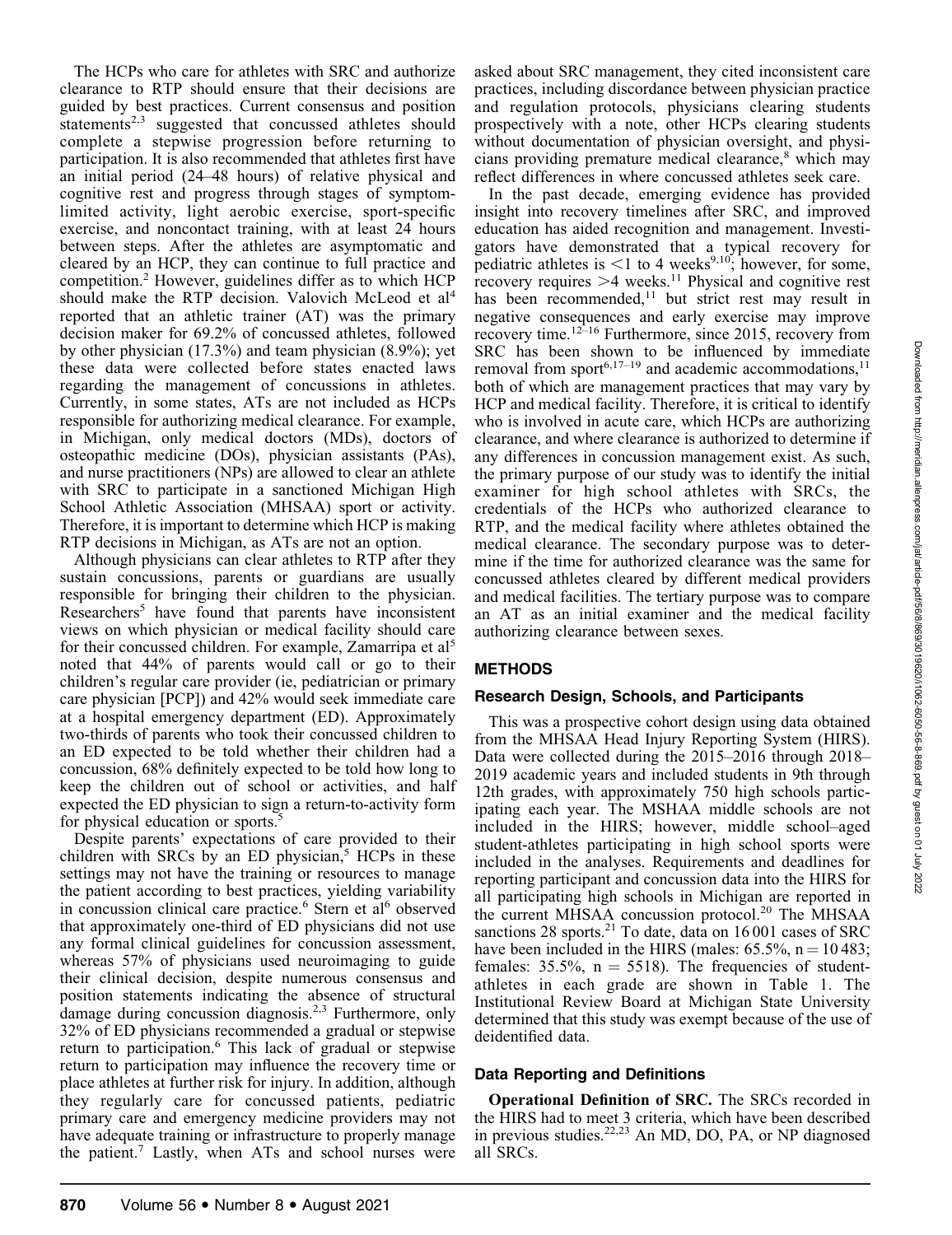Table 1. Characteristics of Student-Athletes With Sport-Related Concussions Recorded in the Head Injury Reporting System

| Characteristic                         | No. (%)      |
|----------------------------------------|--------------|
| Sex                                    |              |
| Male                                   | 10483 (65.5) |
| Female                                 | 5518 (34.5)  |
| Grade level                            |              |
| Sixth-eighth <sup>a</sup>              | 166 (1.0)    |
| Freshman                               | 4689 (29.3)  |
| Sophomore                              | 4477 (28.0)  |
| Junior                                 | 3488 (21.8)  |
| Senior                                 | 3181 (19.9)  |
| Concussion history?                    |              |
| Yes                                    | 2470 (15.4)  |
| Initial examiner <sup>b</sup>          |              |
| Athletic director                      | 480 (3.0)    |
| Athletic trainer                       | 11404 (71.3) |
| Coach                                  | 5673 (35.5)  |
| Doctor of osteopathic medicine         | 178(1.1)     |
| Medical doctor                         | 749 (4.7)    |
| Nurse practitioner                     | 56 (0.4)     |
| Physician assistant                    | 80(0.5)      |
| Sideline emergency personnel           | 279 (1.7)    |
| Other appropriate health care provider | 460 (2.9)    |
| No. of initial examiners               |              |
| 1                                      | 12990 (81.2) |
| 2                                      | 2716 (17.0)  |
| $\geq 3$                               | 295 (1.8)    |

a Data from Michigan High School Athletic Association middle schools are not included in the Head Injury Reporting System. However, data from middle school–aged student-athletes participating in high school sports were included in the analyses.

 $b$  Patients with sport-related concussion may have had  $>1$  initial examiner, so the percentages do not total 100%.

Initial Examiner. For each case of SRC, the HIRS includes the initial examiner(s) who recognized the SRC or to whom the suspected SRC was reported and who provided an initial assessment. The initial examiner options are athletic director, AT, coach, DO, MD, NP, PA, sideline emergency personnel, other appropriate HCP, or a combination of multiple examiners if  $> 1$  initial examiner was reported.

Return-to-Play Clearance. According to the MHSAA, clearance must be unconditional and in writing. Return-toplay clearance is defined as an unrestricted return to full participation. Therefore, HCPs can only provide written authorized clearance if the concussed student-athlete is able to return to unrestricted activity.

Authorizing HCP. The MHSAA defines an *authorizing* HCP as an MD, DO, NP, or PA. These individuals are the only providers allowed to give written authorization for the player to return to unrestricted activity.

Medical Facility Providing Clearance. The medical facility providing clearance identifies where the concussed student-athlete obtained written authorized clearance to return to unrestricted activity. These facilities include hospital ED, neurologist's office, PCP's office, team physician, and urgent/ready care.

#### Procedures

Our data-collection procedures have been described in previous studies.22,23 Among the SRC injury event data that school personnel submit as part of an online report for each occurrence of SRC is the HCP or other professional providing the initial assessment, the authorizing HCP providing unrestricted written clearance, and the medical facility where clearance was authorized.

## Statistical Analysis

We conducted descriptive statistics to describe frequencies, mean values, medians, and ranges. Chi-square analyses allowed us to determine if significant associations were present between the initial examiner and the medical facility providing clearance, between the authorizing HCP and the medical facility providing clearance, between sex and AT involvement as the initial examiner, and between sex and the medical facility providing clearance. The effect size was calculated using Cramér V and interpreted as *small* (0.1), medium (0.3), or large  $(0.5)$ .<sup>24</sup> We used Kaplan-Meier survival analyses, adjusted for concussion history and year of athletic season, to assess the median time (in days) between the date of the SRC and the date of authorized clearance to return to unrestricted activity. All survival times were truncated at 40 days, and cases of SRC were censored if the student-athlete obtained authorized clearance after the season ended. Peto tests enabled us to evaluate whether the median number of days to authorized clearance differed between the authorizing HCP and the medical facility. The statistical analysis was completed using Stata (version 16.0; StataCorp), and significance was set at  $P \leq .05$ .

## RESULTS

The accrued SRC cases are presented in Figure 1. A total of 16 001 SRCs occurred throughout the 4 athletic seasons. The characteristics of student-athletes with SRCs are shown in Table 1. The initial examiner was most often an AT  $(71.3\%; n = 11\,404/16\,001)$  or a coach  $(35.5\%; n = 5673/$ 16001). Each SRC could have had  $>1$  initial examiner; however, for most SRC cases  $(81.2\%; n = 12990/16001)$ , only 1 initial examiner was involved. Authorized clearance to return to unrestricted activity was obtained in 80.3% (n  $=$ 12 856/16 001) of all SRC cases. Authorized clearance was most often obtained from an MD  $(63.9\%; n = 8218/12856)$ or DO (18.8%;  $n = 2423/12856$ ) and was typically sought at a PCP office (70.8%;  $n = 9099/12856$ ), followed by a team physician (10.4%;  $n = 1331/12856$ ) (Figure 1).

We observed an association between the initial examiner and the medical facility providing clearance for athletic director ( $\chi^2$  = 52.6, P < .001, V = .06), AT ( $\chi^2$  = 172.0, P  $<$  .001,  $\ddot{V}$  = .12), coach ( $\chi^2$  = 161.5,  $\dot{P}$  < .001, V = .11), DO ( $\chi^2 = 59.4, P < .001, V = .07$ ), sideline emergency personnel ( $\chi^2$  = 37.9, P < .001, V = .05), NP ( $\chi^2$  = 10.0, P  $(4.03, V = .12)$ , and other appropriate HCPs ( $\chi^2 = 35.6, P <$ .001,  $V = .05$ ; Table 2). When an AT was involved in the initial examination, a greater proportion of student-athletes received authorized clearance from a team physician, and a smaller proportion was cleared at a PCP office than when an AT was not an initial examiner. The opposite occurred when a coach was involved in the initial examination, with a greater proportion of student-athletes receiving authorized clearance from a PCP office and a smaller proportion receiving clearance from a team physician than when a coach was not an initial examiner. We demonstrated an association between the authorized medical examiner and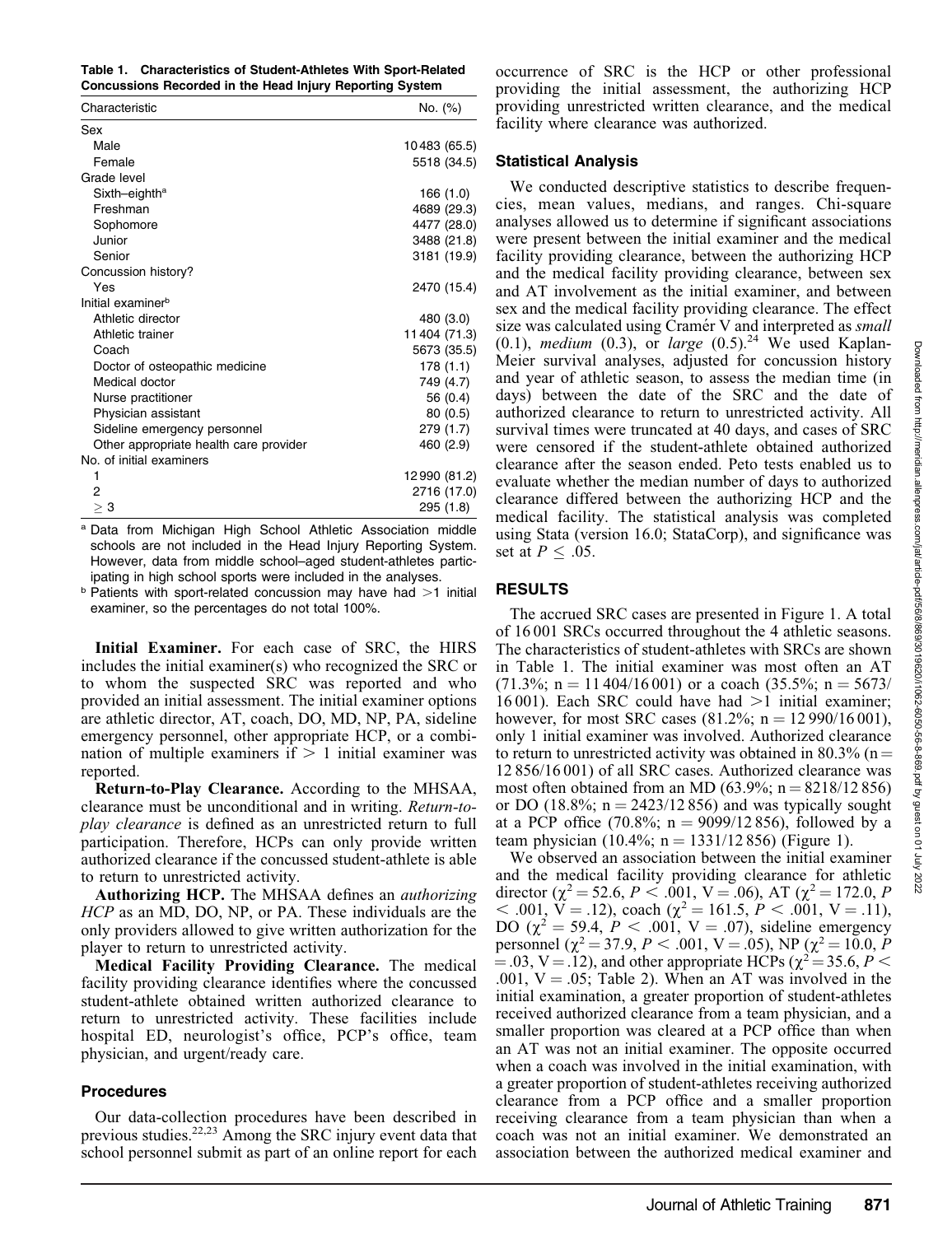

Figure 1. Sport-related concussion cases recorded in the Head Injury Reporting System from the 2015–2016 through 2018–2019 athletic seasons. <sup>a</sup> Six cases either did not have a date of injury or contained an incorrect date.

|  |  |  |  | Table 2. Association Between Initial Examiner and Medical Facility Providing Authorized Clearance ( $N = 12856$ ) <sup>a</sup> |  |  |  |  |  |  |  |
|--|--|--|--|--------------------------------------------------------------------------------------------------------------------------------|--|--|--|--|--|--|--|
|--|--|--|--|--------------------------------------------------------------------------------------------------------------------------------|--|--|--|--|--|--|--|

|                                |           |            | Medical Facility Cleared, <sup>b</sup> No. (%)                   |                   |                      |                      |                          |         |
|--------------------------------|-----------|------------|------------------------------------------------------------------|-------------------|----------------------|----------------------|--------------------------|---------|
| Initial Examiner               | Hospital  | Office     | Neurologist's Primary Care Physician<br>or Pediatrician's Office | Team<br>Physician | Urgent/Ready<br>Care | $\gamma^2$ Statistic | v<br>Coefficient P Value |         |
| Athletic director              |           |            |                                                                  |                   |                      | 52.6                 | .06                      | < .001  |
| Yes ( $n = 372$ )              | 38 (10.2) | 16(4.3)    | 283 (76.1)                                                       | 12(3.2)           | 23(6.2)              |                      |                          |         |
| No (n = $12484$ )              | 568 (4.6) | 1062 (8.5) | 8816 (70.6)                                                      | 1319 (10.6)       | 719 (5.8)            |                      |                          |         |
| Athletic trainer               |           |            |                                                                  |                   |                      | 172.0                | .12                      | < 0.001 |
| Yes ( $n = 9230$ )             | 386 (4.2) | 837 (9.1)  | 6341 (68.7)                                                      | 1131 (12.3)       | 535 (5.8)            |                      |                          |         |
| No ( $n = 3626$ )              | 220(6.1)  | 241 (6.7)  | 2758 (76.1)                                                      | 200(5.5)          | 207(5.7)             |                      |                          |         |
| Coach                          |           |            |                                                                  |                   |                      | 161.5                | .11                      | < .001  |
| Yes (n = $4532$ )              | 247(5.5)  | 288 (6.4)  | 3439 (75.9)                                                      | 301(6.6)          | 257(5.7)             |                      |                          |         |
| No ( $n = 8324$ )              | 359(4.3)  | 790 (9.5)  | 5660 (68.0)                                                      | 1030 (12.4)       | 485 (5.8)            |                      |                          |         |
| Doctor of osteopathic medicine |           |            |                                                                  |                   |                      | 59.4                 | .07                      | < .001  |
| Yes ( $n = 150$ )              | 14(9.3)   | 6(4.0)     | 85 (56.7)                                                        | 41 (27.3)         | 4(2.7)               |                      |                          |         |
| No (n = $12706$ )              | 592 (4.6) | 1072 (8.4) | 9014 (70.9)                                                      | 1290 (10.2)       | 738 (5.8)            |                      |                          |         |
| Medical doctor                 |           |            |                                                                  |                   |                      | 6.1                  | .02                      | .19     |
| Yes ( $n = 594$ )              | 32(5.4)   | 47 (7.9)   | 414 (69.7)                                                       | 75 (12.6)         | 26(4.4)              |                      |                          |         |
| No (n = $12262$ )              | 574 (4.7) | 1031 (8.4) | 8685 (70.8)                                                      | 1256 (10.2)       | 716 (5.8)            |                      |                          |         |
| Nurse practitioner             |           |            |                                                                  |                   |                      | 10.0                 | .03                      | .04     |
| Yes ( $n = 44$ )               | 3(6.8)    | 1(2.3)     | 33 (75.0)                                                        | 1(2.3)            | 6(13.6)              |                      |                          |         |
| No ( $n = 12812$ )             | 603 (4.7) | 1077 (8.4) | 9066 (70.8)                                                      | 1330 (10.4)       | 736 (5.7)            |                      |                          |         |
| Physician assistant            |           |            |                                                                  |                   |                      | 3.3                  | .02                      | .51     |
| Yes ( $n = 67$ )               | 6(9.0)    | 6(9.0)     | 44 (65.6)                                                        | 6(9.0)            | 5(7.4)               |                      |                          |         |
| No (n = $12789$ )              | 600 (4.7) | 1072 (8.4) | 9055 (70.8)                                                      | 1325 (10.4)       | 737 (5.8)            |                      |                          |         |
| Sideline emergency personnel   |           |            |                                                                  |                   |                      | 37.9                 | .05                      | < 0.001 |
| Yes ( $n = 203$ )              | 24 (11.8) | 9(4.4)     | 154 (75.9)                                                       | 6(2.9)            | 10(4.9)              |                      |                          |         |
| No (n = $12653$ )              | 582 (4.6) | 1069 (8.5) | 8945 (70.7)                                                      | 1325 (10.5)       | 732 (5.8)            |                      |                          |         |
| Other <sup>c</sup>             |           |            |                                                                  |                   |                      | 35.6                 | .05                      | < 0.001 |
| Yes ( $n = 327$ )              | 35(10.7)  | 33(10.1)   | 224 (68.5)                                                       | 17(5.2)           | 18(5.5)              |                      |                          |         |
| No (n = $12529$ )              | 571 (4.6) | 1045 (8.3) | 8875 (70.8)                                                      | 1314 (10.5)       | 724 (5.8)            |                      |                          |         |

a These data include all student-athletes with sport-related concussions who obtained authorization to return to unrestricted participation.

b Percentages were rounded, so totals may not equal 100%.

c Other indicates another appropriate health care provider.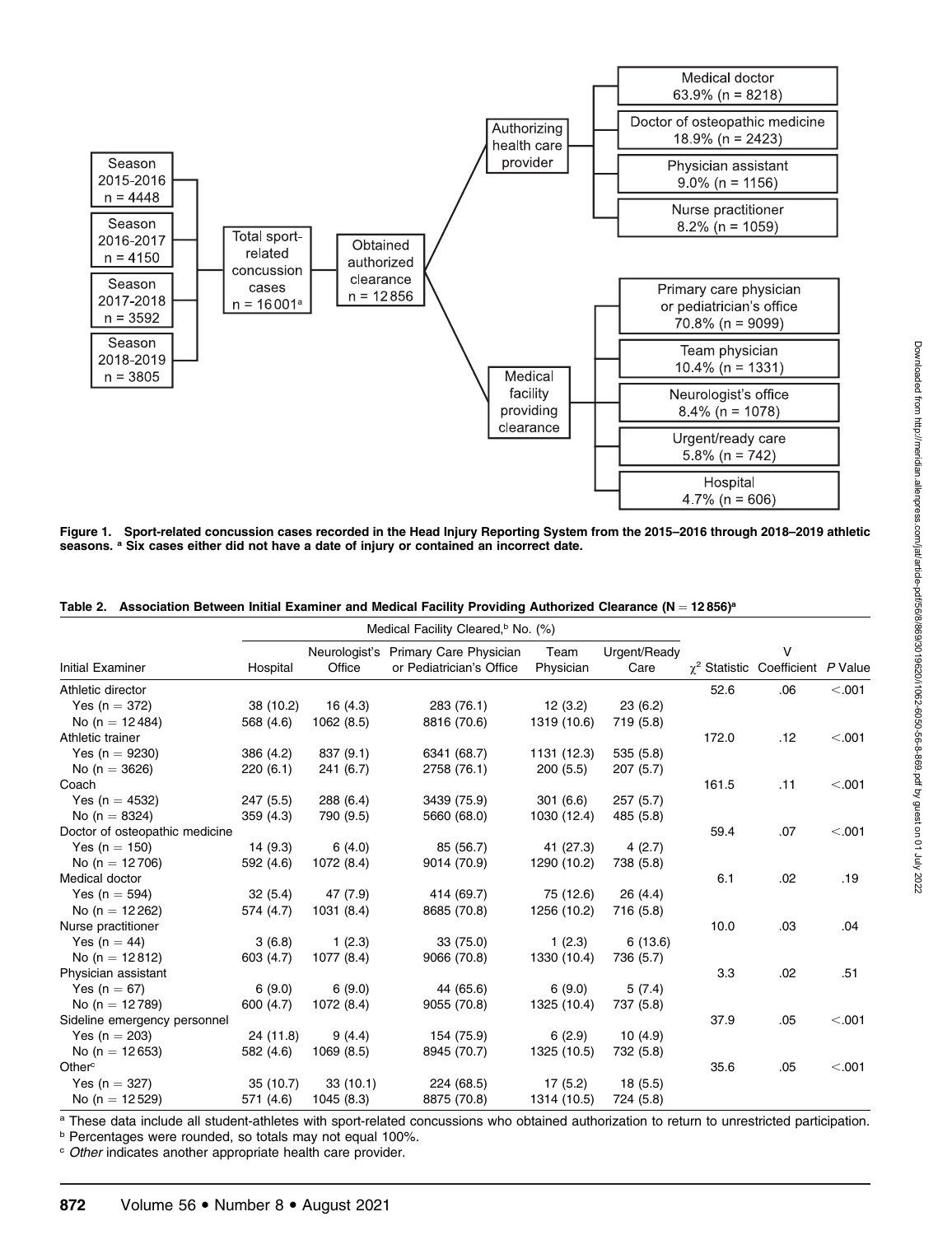Table 3. Association Between Authorized Medical Examiner and Medical Facility Providing Authorized Clearance (N = 12856)<sup>a</sup>

|                                                                                                                                                                     | Medical Facility Cleared, No. (%) <sup>b</sup> |                                              |                                                                            |                                              |                                                 |      |                             |         |
|---------------------------------------------------------------------------------------------------------------------------------------------------------------------|------------------------------------------------|----------------------------------------------|----------------------------------------------------------------------------|----------------------------------------------|-------------------------------------------------|------|-----------------------------|---------|
| Authorized Medical Examiner                                                                                                                                         | Hospital                                       | Office                                       | Neurologist's Primary Care Physician<br>or Pediatrician's Office Physician | Team                                         | Urgent/Ready<br>Care                            |      | Statistic Coefficient Value |         |
| Doctor of osteopathic medicine ( $n = 2423$ ) 100 (4.1)<br>Medical doctor ( $n = 8218$ )<br>Nurse practitioner ( $n = 1059$ )<br>Physician assistant ( $n = 1156$ ) | 417 (5.1)<br>42 (4.0)<br>47(4.1)               | 85 (3.5)<br>937 (11.4)<br>26(2.5)<br>30(2.6) | 1503 (62.0)<br>5893 (71.2)<br>832 (78.6)<br>871 (75.4)                     | 642 (26.5)<br>635 (7.7)<br>2(0.2)<br>52(4.5) | 93(3.8)<br>336(4.1)<br>157 (14.8)<br>156 (13.5) | 1400 | .19                         | < 0.001 |

a These data include all student-athletes with sport-related concussion cases who obtained authorization to return to unrestricted participation.

b Percentages were rounded, so totals may not equal 100%.

the medical facility providing authorized clearance ( $\chi^2$  = 1400,  $P < .001$ ,  $V = .19$ ). A DO was most often an examiner at the PCP office (62.0%,  $n = 1503/2423$ ) or the team physician (26.5%,  $n = 642/2423$ ), an MD was most often a medical examiner at the PCP (71.2%,  $n = 5893/$ 8218) or neurologist's office  $(11.4\%; n = 937/8218)$ , and an NP and a PA were most often examiners at the PCP office (NP: 78.6%,  $n = 832/1059$ ; PA: 75.4%,  $n = 871/1156$ ) and urgent/ready care (NP: 14.8%,  $n = 157/1059$ ; PA: 13.5%, n  $= 156/1156$ ; Table 3).

Overall, the median (interquartile range [IQR]) time between the date of injury and authorized clearance to return to unrestricted activity was 11 days (7–16 days). The median (IQR) time for authorized clearance by each medical facility was 7 days (4–11 days) for urgent/ready care, 9 days  $(6-14 \text{ days})$  for a hospital, 10 days  $(6-14 \text{ days})$ for a PCP, 12 days (8–16 days) for the team physician, and 13 days (9–20 days) for a neurologist's office ( $P < .001$ ) when adjusting for concussion history and year of athletic season (Figure 2). The median (IQR) time for authorized clearance by each authorizing HCP was 9 days (5–13 days) for a PA, 10 days  $(6-14 \text{ days})$  for a DO, 10 days  $(6-14 \text{ days})$ days) for an MD, and 10 days (6–14 days) for an NP ( $P <$ 

.001) when adjusting for concussion history and year of athletic season (Figure 3).

We observed differences in the initial examiner between sexes for SRC cases. The frequencies of each initial examiner stratified by sex for all SRC cases ( $n = 16001$ ) are provided in Table 4. A greater proportion of males (74.1%;  $n = 7772/10483$ ) had an AT as their initial examiner compared with females (65.8%; n = 3632/5518;  $\chi^2$  = 122.2,  $P < .001$ , V = .08). In addition, for cases in which authorized clearance was obtained, we found an association between sex and the medical facility where the studentathlete was cleared (Table 5). A greater proportion of males  $(11.3\%; n = 957/8459)$  than females  $(8.5\%, n = 374/4397)$ received authorized clearance through a team physician, whereas a greater proportion of females  $(73.6\%; n = 3235/$ 4397) than males  $(69.3\%; n = 5864/8459)$  received clearance from a PCP.

#### **DISCUSSION**

We sought to identify the personnel involved in the initial SRC examination and compare the time to authorized clearance to return to unrestricted activity between the HCP



Figure 2. Time to authorized clearance by medical facility adjusted for concussion history and year of athletic season. Median (interquartile range) was 7 days (4–11 days) for urgent/ready care, 9 days (6–14 days) for hospital, 10 days (6–14 days) for primary care physician's or pediatrician's office, 12 days (8–16 days) for team physician, and 13 days (9–20 days) for neurologist's office.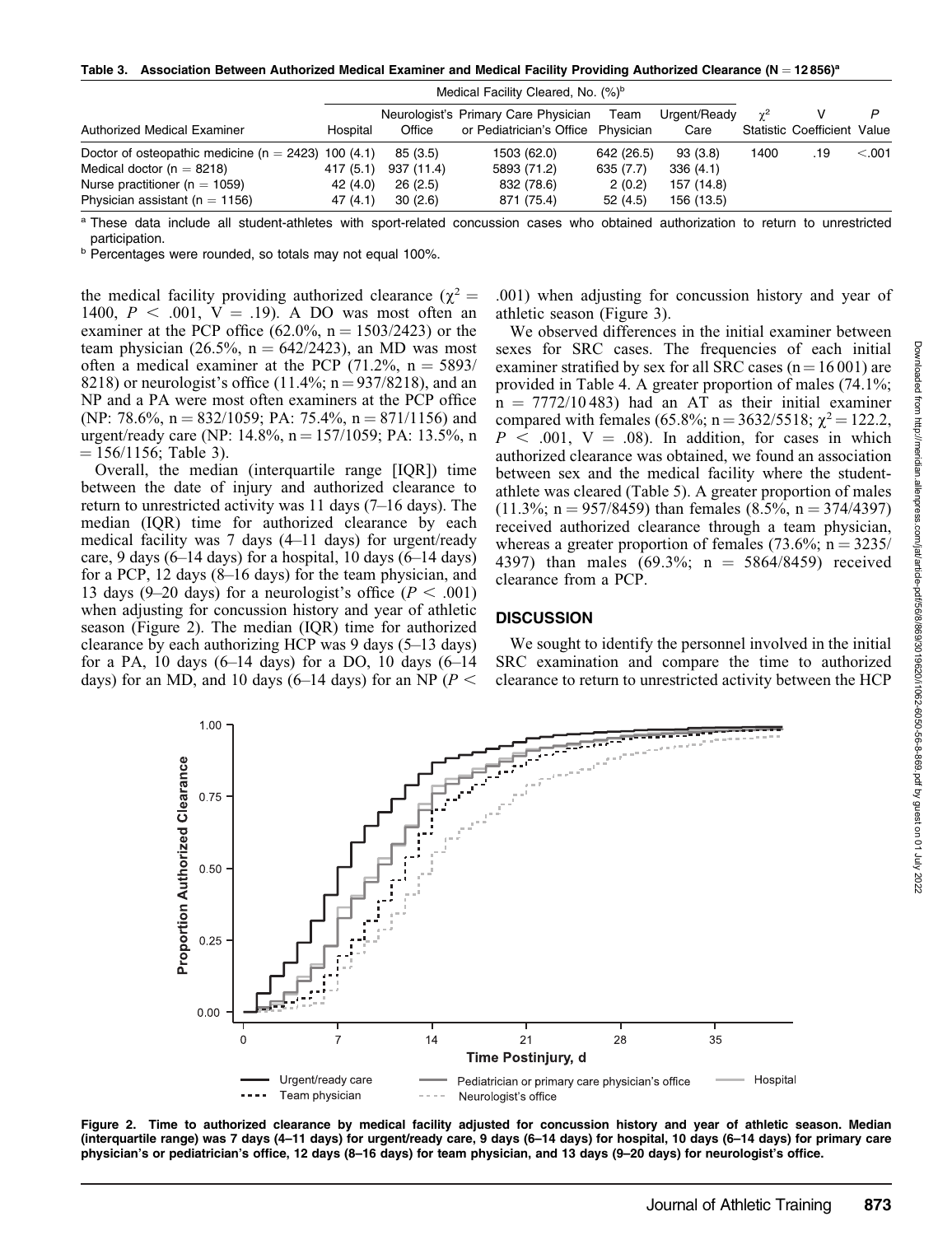

Figure 3. Time to authorized clearance by authorizing health care provider (HCP) adjusted for concussion history and year of season. Median (interquartile range) was 10 days (6–14 days) for medical doctor, 10 days (6–14 days) for doctor of osteopathic medicine, 9 days (5– 13 days) for physician assistant, and 10 days (6–14 days) for nurse practitioner.

(DO, MD, NP, PA) and medical facilities authorizing clearance using the largest sample to date of SRC injury surveillance in the high school athletic setting. The MHSAA mandates that athletes obtain written authorized clearance before returning to full participation; however, athletes with an SRC seek care from a variety of medical providers and medical facilities. An AT was at least 1 of the initial examiners in 71% of SRC cases. We found that in 19.7% of SRC cases, athletes did not obtain authorized clearance to return, which may be because of many different factors (eg, end of the season, return occurred after the season, not given authorization to return, did not seek authorization, or quit sport) and warrants further exploration. Athletes most often obtained authorized clearance to return to unrestricted activity from a PCP. When comparing the time to authorized clearance, athletes obtained clearance a median of 5 or 6 days sooner from an

Table 4. Initial Examiner for Sport-Related Concussion Stratified by Sex (N = 16 001), No. (%)<sup>a</sup>

| Initial Examiner <sup>b</sup>          | Males<br>$(n = 10483)$ | Females<br>$(n = 5518)$ |
|----------------------------------------|------------------------|-------------------------|
| Athletic director                      | 317 (3.02)             | 163 (2.95)              |
| Athletic trainer                       | 7772 (74.14)           | 3632 (65.82)            |
| Coach                                  | 3287 (31.36)           | 2386 (43.24)            |
| Doctor of osteopathic medicine         | 150 (1.43)             | 28 (0.51)               |
| Medical doctor                         | 572 (5.46)             | 177 (3.21)              |
| Nurse practitioner                     | 41 (0.39)              | 15(0.27)                |
| Physician assistant                    | 61 (0.58)              | 19 (0.34)               |
| Sideline emergency personnel           | 232 (2.21)             | 47 (0.85)               |
| Other appropriate health care provider | 333 (3.18)             | 127 (2.30)              |

a These data include all student-athletes with sport-related concussion included in the Head Injury Reporting System.

 $b$  Sport-related concussion cases may have had  $>1$  initial examiner, so percentages do not equal 100%.

urgent/ready care facility than from a team physician or neurologist's office, respectively. This difference may be perceived as small, yet for a student-athlete, it could be the difference between playing in a game versus sitting out. Furthermore, serious consequences (ie, subsequent concussion, prolonged recovery) may occur if student-athletes are returned too soon. These results may also be clinically useful in conversations between ATs and key stakeholders (ie, athletes, coaches, parents) to explain anticipated return outcomes, which vary among medical settings. Our findings may exemplify more conservative management practices based on medical facilities and, therefore, can be used to direct future research questions based on medical facility and provider RTP management practices.

As initial examiners, ATs play a major role in identifying and managing athletes with SRC. In a recent study of Wisconsin high schools, McGuine et  $al^{25}$  noted that AT availability was positively associated with the reported incidence of SRC and proper management practices, including the use of an RTP protocol. That being said, 34% of public and private high schools across the United States with athletic programs did not have access to athletic training services; in Michigan, 48% had no access.<sup>26</sup> Our results indicated that 29% of SRC cases did not have an AT involved in the initial examination. Post et  $al<sup>27</sup>$  reported that coaches (66.8%) were most often responsible for immediate medical care during practices, whereas ATs (57.9%) were most often responsible for immediate medical care during competitions, as ATs' presence at practices and competitions is variable. Appropriate medical coverage is often prioritized based on the risk involved in the sport, and some high school sports (eg, football, basketball, soccer, track) require more athletic training services than do others.<sup>28</sup> This creates disparities in medical coverage for athletes who participate in other sports in an athletics program without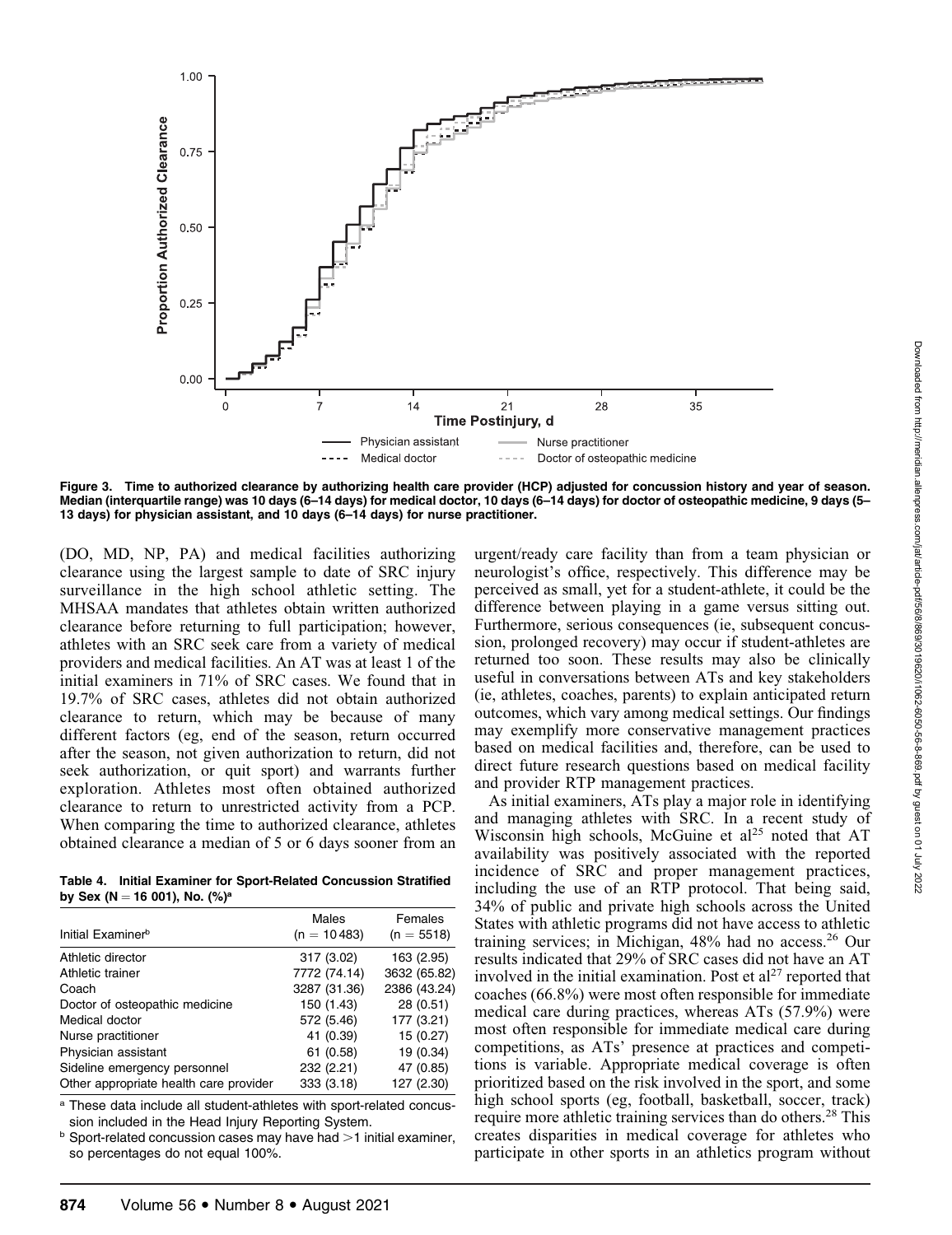Table 5. Association Between Sex and Medical Facility Providing Authorized Clearance ( $N = 12856$ )<sup>a</sup>

|                                              |                       |                         | Medical Facility Cleared, No. (%)                  |                        |                      |                         |             |         |
|----------------------------------------------|-----------------------|-------------------------|----------------------------------------------------|------------------------|----------------------|-------------------------|-------------|---------|
| Sex                                          | Hospital              | Neurologist's<br>Office | Primary Care Physician<br>or Pediatrician's Office | Team<br>Physician      | Urgent/Ready<br>Care | $\gamma^2$<br>Statistic | Coefficient | Value   |
| Male ( $n = 8459$ )<br>Female ( $n = 4397$ ) | 417 (4.9)<br>189(4.3) | 712(8.4)<br>366(8.3)    | 5864 (69.3)<br>3235 (73.6)                         | 957 (11.3)<br>374(8.5) | 509(6.0)<br>233(5.3) | 34.4                    | .05         | < 0.001 |

<sup>a</sup> These data include all student-athletes with sport-related concussion cases who obtained authorization to return to unrestricted participation.

access to athletic training services. In our sample, a greater proportion of males (74.1%) had an AT listed as an initial examiner than females (65.8%). These findings suggest a possible disparity in athletic training coverage for high school female athletes that may influence acute SRC management, referral, and where female athletes seek further care, warranting more study in this area. In addition, the clinical implications of these results provide a rationale for increasing AT access for all athletes, including female athletes, and ensuring that coaches are trained to properly identify and acutely manage SRCs in the absence of an AT because of their involvement in the initial evaluation of males (31.4%) and females (43.2%). Early access to appropriate medical care has been demonstrated to influence length of recovery from  $SRC^{29,30}$ ; therefore, future work should address disparities in AT coverage that may facilitate seeking proper care and management of SRC.

Identifying the personnel involved in the initial SRC examination is also important because these professionals may influence where a student-athlete goes to receive further medical care and obtain authorized clearance. In a study of RTP compliance, Haarbauer-Krupa et al $31$  found that high school students followed guidelines more consistently when their care was managed by an interdisciplinary team (ie, AT and physician). O'Keefe et  $al^{32}$ observed that athletes were more likely to present to a sports medicine clinic than an ED if they were initially examined by an AT. These results are consistent with ours, supporting the benefit of having an AT involved in the acute phase of SRC management, as an association was present between the initial examiner of the SRC and where the student-athlete ultimately sought authorized clearance to return to unrestricted activity; however, the effect sizes were small. Specifically, a greater percentage of studentathletes with an AT as an initial examiner obtained clearance from a team physician or neurologist's office, and a smaller percentage obtained clearance from a PCP compared with student-athletes without an AT involved in their initial examination. In contrast, a smaller percentage of student-athletes obtained clearance from a team physician if a coach or athletic director was an initial examiner than if a coach or athletic director was not the initial examiner. This could have a number of explanations. As an HCP, an AT is more qualified to ascertain the severity and specificity of concussion symptoms than is a coach or athletic director and, thus, may be able to refer a student-athlete to a more specialized care facility, such as a neurologist's office. Furthermore, if a coach or athletic director is the initial examiner, this may indicate a lack of sports medicine resources and access to athletic training services for that team and may suggest less collaboration with a sports medicine or team physician in SRC

management. Although we did not have specific information regarding health care access in this study, further investigation of this factor in Michigan high schools is warranted.

We also noted a difference in the median time to clearance from a medical facility. Student-athletes with an SRC returned to unrestricted activity 5 or 6 days sooner if they obtained authorized clearance in an urgent/ready care facility compared with a team physician or neurologist's office, respectively. The median number of days for clearance authorized at an urgent/ready care was 7 days when adjusted for concussion history and year of academic season, whereas the time to authorized clearance increased with specialized care. Adherence to an RTP progression likely influences these differences in time to authorized clearance. Also, urgent/ready care facilities are often available for immediate access versus appointments being needed for more specialized care. However, if an athlete is progressing through an RTP progression as expected, appointments for clearance are probably made in a timely fashion. Wallace et al<sup>33</sup> determined that  $84\%$  of ATs reported following a gradual stepwise progression during SRC management; the most commonly used RTP guidelines were the National Athletic Trainers' Association 2014 position statement and the International Conference on Concussion in Sport consensus statement.2,34,35 Wallace et  $a^{33}$  also stated that an interdisciplinary approach (eg, ATs) and team physician or ATs and PCP) for final RTP decisions was used 28% of the time, and a PCP made the final RTP decisions alone 22% of the time. Yet in a recent report, Lempke et al<sup>34</sup> identified team physicians  $(41.3\%)$ , ATs  $(37.1\%)$ , and PCP  $(14.5\%)$  as the final decision makers, with ATs collaboratively involved in most decisions (93.8%). Importantly, the aforementioned studies involved ATs practicing in a variety of states and work settings, whereas the MHSAA requires clearance to be authorized by a DO, MD, NP, or PA.

Our results suggested that when student-athletes obtained clearance from an urgent/ready care facility, the gradual stepwise progression may have been accelerated, not monitored properly, or not incorporated, resulting in the earlier clearance time. The SRC management practices among other HCPs in these settings are discouraging, as parents often seek immediate care from an emergency setting and an HCP who may lack adequate training or resources.5 For example, in EDs, 94% of HCPs routinely supplied formal written discharge recommendations; however, in 1 study,  $6\frac{35}{%}$  did not use formal clinical guidelines, and only 13% or 19% recommended a gradual or stepwise progression, respectively. When asked about referral practices, ED providers indicated referral to a PCP (57%) most often, followed by a neurologist (46%), sports medicine specialist (20%), neuropsychologist (7%), or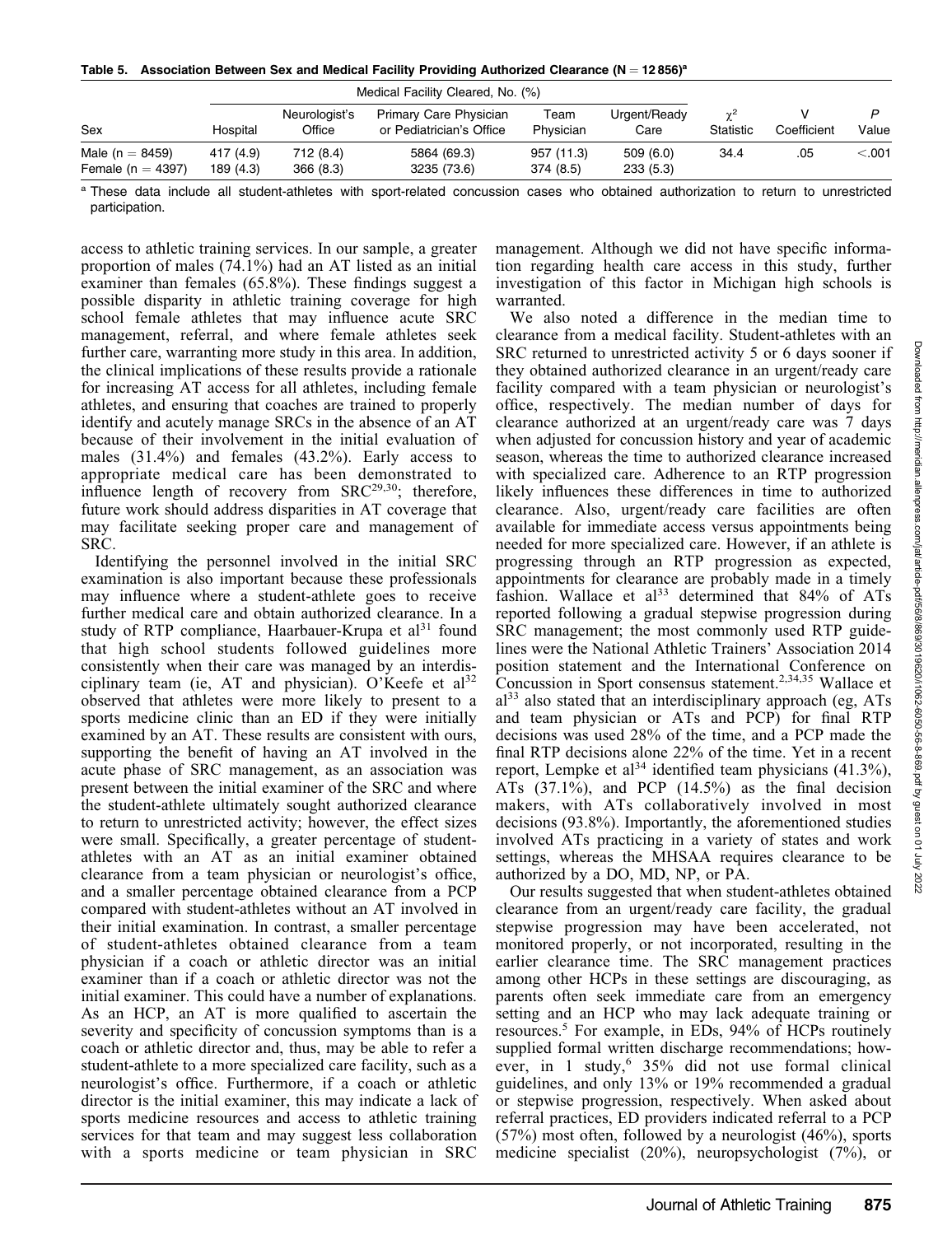concussion clinic (6%); 25% indicated making no referrals.<sup>6</sup> Similarly, 20% and 21% of pediatric emergency medicine providers cited inadequate training and time, respectively, as barriers to educating families about SRC.7 In previous research,7,36 PCPs described being uncomfortable with SRC management or uncertain about best SRC management practices and lacking adequate training to prescribe an RTP protocol. These outcomes may partially explain why 87% of PCPs stated that they referred patients with SRC to another provider, most often a concussion clinic (57%) or pediatric neurologist (31%).<sup>7,36</sup> However, other factors (eg, state practice acts) should undoubtedly also be considered. In addition, school professionals who are commonly involved in managing student-athletes with SRCs (eg, ATs and school nurses) have commented that physicians often lack adequate training in concussion diagnosis and treatment and are inconsistent in their practices. This creates confusion among parents and athletes because of discordance between practice and regulations.8 However, educational interventions and indepth training in SRC management have yielded favorable SRC management practices and behavioral changes among pediatric providers, including increased knowledge and comfort, implementation of RTP and return-to-learn guidelines, and development of individualized treatment and return plans.  $36-38$  Importantly, ATs can use our findings in clinical practice to address anticipated returns based on the medical facility where an athletic receives clearance to athletes, coaches, and parents and the potential for more conservative concussion-management strategies.

No meaningful difference in the time to clearance by authorized HCPs was evident. Student-athletes who sought care from an NP received authorized clearance in a median of 9 days compared with 10 days for those who sought care from an MD or DO. Note that, whereas the test for equivalence of these times to clearance revealed a difference, we attribute that to the large sample size. Overall, the type of medical facility appeared to be more important than the authorizing HCP with respect to time to clearance.

Our study had limitations. First, some high schools that contributed data to the HIRS did not have licensed HCPs available at sponsored athletic events; therefore, the coaches or athletic administrators reported the SRCs. A weakness of the database is the inability to address who entered SRCs in the HIRS. Nonmedical personnel may lack the training necessary to appropriately identify SRCs and refer student-athletes to the proper resource. However, all student-athletes were required to seek care from an HCP to receive an official diagnosis of SRC. Second, the RTP protocol used for each student-athlete at each facility and whether an AT was involved in the RTP progression beyond the initial evaluation were unknown, which may have influenced the time to authorized clearance. Nevertheless, the athletic association mandates that authorized clearance requires an unconditional return, so this timing includes an RTP progression. From the HIRS database, we were able to determine the presence of an AT only during the initial evaluation but not at other stages of the SRC management process. Therefore, analyses to determine whether an AT's presence throughout SRC recovery influences return outcomes were not possible. Specific data regarding the RTP progression or criteria used for RTP at each facility or by providers were not recorded for each SRC case in the database. Future researchers should focus on elucidating why differences existed across medical facilities. Similarly, we did not account for the number of patient encounters with an HCP or referrals between HCPs and medical facilities. The number of times a patient sees an HCP during recovery from an SRC may influence the timing of return to activity, so this information should be included in the interpretation of findings and incorporated into future studies. Reasons why an athlete did not obtain clearance to return were also not recorded for each case, which may include but are not limited to the end of the season, return occurring after the season, not being given authorization to return, not seeking authorization, or quitting the sport. Third, although the sample size was one of the biggest strengths of our work, the sample consisted only of high school student-athletes in Michigan, and the complexity of their injuries was unknown. Thus, these factors have unknown effects on the generalizability of the results, particularly in areas of the United States that lack a concussion-reporting system.

# **CONCLUSIONS**

This is the largest investigation to date examining differences in time to authorized clearance after SRC by HCPs and medical facilities among a high school studentathlete population. Athletic trainers, followed by coaches, were most often the first point of contact after SRC. Our results also revealed where student-athletes sought authorized clearance and when they obtained authorized clearance to return to unrestricted activity. We observed differences between sexes in the initial examiner for SRC cases, as a greater proportion of males  $(74.1\%, n = 7772)$ had an AT involved in their initial examination than did females (65.8%,  $n = 3632$ ). For cases in which authorized clearance was obtained, we also found an association between sex and the medical facility where the studentathlete was cleared. Ultimately, we demonstrated an association between the personnel involved in the initial SRC examinations and where a student-athlete obtained authorized clearance to return to unrestricted activity; student-athletes were most frequently cleared to return to full unrestricted activity by a PCP or team physician. Student-athletes were authorized to return to full, unrestricted activity 5 to 6 days sooner if they sought care at an urgent/ready care facility versus more specialized medical facilities (eg, team physician, neurologist's office). These findings provide meaningful data for ATs to use when directing clearance for return to full participation and describing anticipated recovery outcomes based on clearance by medical facilities. Future researchers should explore why these differences in authorized clearance time exist and why athletes seek care at different medical facilities.

#### REFERENCES

- 1. Bryan MA, Rowhani-Rahbar A, Comstock RD, Rivara F; Seattle Sports Concussion Research Collaborative. Sports- and recreationrelated concussions in US youth. Pediatrics. 2016;138(1):e20154635. doi:10.1542/peds.2015-4635
- 2. McCrory P, Meeuwisse W, Dvorak J, et al. Consensus statement on concussion in sport—the 5th International Conference on Concus-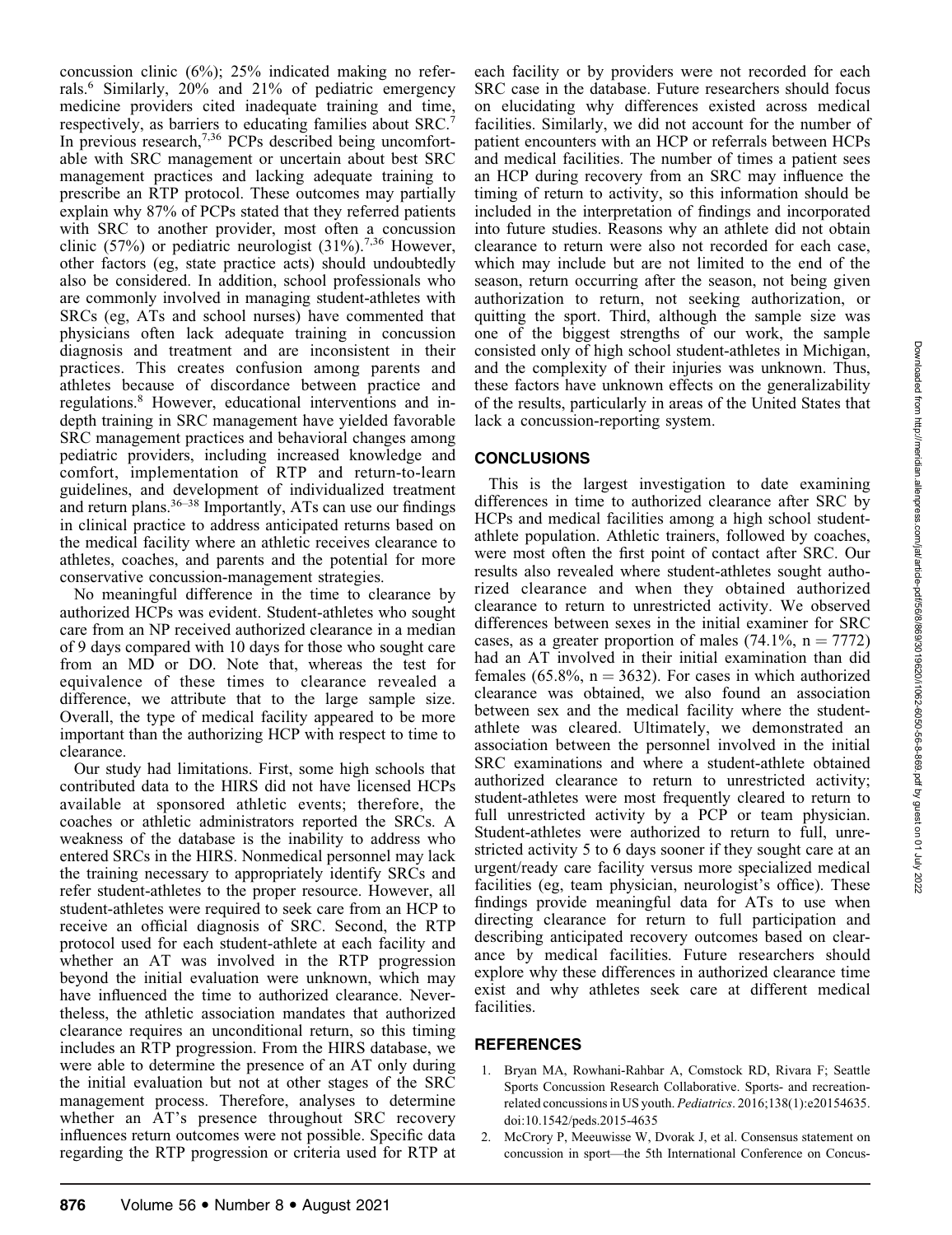- 3. Harmon KG, Clugston JR, Dec K, et al. American Medical Society for Sports Medicine position statement on concussion in sport. Br J Sports Med. 2019;53(4):213–225. doi:10.1136/bjsports-2018- 100338
- 4. Valovich McLeod TC, Kostishak NII, Anderson BE, Welch Bacon CE, Lam KC. Patient, injury, assessment, and treatment characteristics and return-to-play timelines after sport-related concussion: an investigation from the Athletic Training Practice-Based Research Network. Clin J Sport Med. 2019;29(4):298–305. doi:10.1097/JSM. 0000000000000530
- 5. Zamarripa A, Clark SJ, Rogers AJ, Wang-Flores H, Stanley RM. Pediatric concussion management in the emergency department: a national survey of parents. J Pediatr. 2017;181:229–234. doi:10. 1016/j.jpeds.2016.10.071
- 6. Stern RA, Seichepine D, Tschoe C, et al. Concussion care practices and utilization of evidence-based guidelines in the evaluation and management of concussion: a survey of New England emergency departments. J Neurotrauma. 2017;34(4):861–868. doi:10.1089/ neu.2016.4475
- 7. Zonfrillo MR, Master CL, Grady MF, Winston FK, Callahan JM, Arbogast KB. Pediatric providers' self-reported knowledge, practices, and attitudes about concussion. Pediatrics. 2012;130(6):1120-1125. doi:10.1542/peds.2012-1431
- 8. Howland J, Hackman H, Taylor A, et al. Evaluation of implementation of Massachusetts sports concussion regulations: results of focus groups with school nurses and athletic trainers. J Sch Nurs. 2018;34(5):344–349. doi:10.1177/1059840517702697
- 9. Nelson LD, Guskiewicz KM, Barr WB, et al. Age differences in recovery after sport-related concussion: a comparison of high school and collegiate athletes. J Athl Train. 2016;51(2):142–152. doi:10. 4085/1062-6050-51.4.04
- 10. Williams RM, Puetz TW, Giza CC, Broglio SP. Concussion recovery time among high school and collegiate athletes: a systematic review and meta-analysis. Sports Med. 2015;45(6):893–903. doi:10.1007/ s40279-015-0325-8
- 11. Halstead ME, Walter KD, Moffatt K; Council on Sports Medicine and Fitness. Sport-related concussion in children and adolescents. Pediatrics. 2018;142(6):e20183074. doi:10.1542/peds.2018-3074
- 12. Silverberg ND, Iverson GL. Is rest after concussion ''the best medicine?'': recommendations for activity resumption following concussion in athletes, civilians, and military service members. J Head Trauma Rehabil. 2013;28(4):250–259. doi:10.1097/HTR. 0b013e31825ad658
- 13. Buckley TA, Munkasy BA, Clouse BP. Acute cognitive and physical rest may not improve concussion recovery time. J Head Trauma Rehabil. 2016;31(4):233–241. doi:10.1097/HTR. 0000000000000000165
- 14. Grool AM, Aglipay M, Momoli F, et al; Pediatric Emergency Research Canada (PERC) Concussion Team. Association between early participation in physical activity following acute concussion and persistent postconcussive symptoms in children and adolescents. JAMA. 2016;316(23):2504–2514. doi:10.1001/jama.2016. 17396
- 15. Leddy JJ, Haider MN, Ellis MJ, et al. Early subthreshold aerobic exercise for sport-related concussion: a randomized clinical trial. JAMA Pediatr. 2019;173(4):319–325. doi:10.1001/jamapediatrics. 2018.4397
- 16. Thomas DG, Apps JN, Hoffmann RG, McCrea M, Hammeke T. Benefits of strict rest after acute concussion: a randomized controlled trial. Pediatrics. 2015;135(2):213–223. doi:10.1542/ peds.2014-0966
- 17. Asken BM, Bauer RM, Guskiewicz KM, et al; CARE Consortium Investigators. Immediate removal from activity after sport-related concussion is associated with shorter clinical recovery and less

severe symptoms in collegiate student-athletes. Am J Sports Med. 2018;46(6):1465–1474. doi:10.1177/0363546518757984

- 18. Asken BM, McCrea MA, Clugston JR, Snyder AR, Houck ZM, Bauer RM. "Playing through it": delayed reporting and removal from athletic activity after concussion predicts prolonged recovery. J Athl Train. 2016;51(4):329–335. doi:10.4085/1062-6050-51.5.02
- 19. Elbin RJ, Sufrinko A, Schatz P, et al. Removal from play after concussion and recovery time. Pediatrics. 2016;138(3):e20160910. doi:10.1542/peds.2016-0910
- 20. Sports. Michigan High School Athletic Association. Accessed June 14, 2021. https://www.mhsaa.com/sports
- 21. MHSAA protocol for implementation of national federation sports playing rules for concussions. Michigan High School Athletic Association. Accessed June 14, 2021. https://www.mhsaa.com/ portals/0/documents/health%20safety/concussionprotocol.pdf
- 22. Bretzin AC, Covassin T, Fox ME, et al. Sex differences in the clinical incidence of concussions, missed school days, and time loss in high school student-athletes, part 1. Am J Sports Med. 2018;46(9):2263–2269. doi:10.1177/0363546518778251
- 23. Covassin T, Petit KM, Savage JL, et al. Sports-related concussion occurrence at various time points during high school athletic events, part 2. Am J Sports Med. 2018;46(9):2270–2276. doi:10.1177/ 0363546518780225
- 24. Gravetter FJ, Wallnau LB, Forzano LAB, Witnauer JE. Essentials of Statistics for the Behavioral Sciences. 9th ed. Cengage Learning; 2020.
- 25. McGuine TA, Pfaller AY, Post EG, Hetzel SJ, Brooks A, Broglio SP. The influence of athletic trainers on the incidence and management of concussions in high school athletes. J Athl Train. 2018;53(11):1017–1024. doi:10.4085/1062-6050-209-18
- 26. Huggins RA, Coleman KA, Attanasio SM, et al. Athletic trainer services in the secondary school setting: the Athletic Training Locations and Services Project. J Athl Train. 2019;54(11):1129– 1139. doi:10.4085/1062-6050-12-19
- 27. Post EG, Schaefer DA, Biese KM, et al. A comparison of emergency preparedness between high school coaches and club sport coaches. J Athl Train. 2019;54(10):1074–1082. doi:10.4085/ 1062-6050-207-18
- 28. Lam KC, Valier AR, Anderson BE, McLeod TC. Athletic training services during daily patient encounters: a report from the Athletic Training Practice-Based Research Network. J Athl Train. 2016;51(6):435–441. doi:10.4085/1062-6050-51.8.03
- 29. Desai N, Wiebe DJ, Corwin DJ, Lockyer JE, Grady MF, Master CL. Factors affecting recovery trajectories in pediatric female concussion. Clin J Sport Med. 2019;29(5):361–367. doi:10.1097/JSM. 0000000000000646
- 30. Kontos AP, Jorgensen-Wagers K, Trbovich AM, et al. Association of time since injury to the first clinic visit with recovery following concussion. JAMA Neurol. 2020;7(4):435–440. doi:10.1001/ jamaneurol.2019.4552
- 31. Haarbauer-Krupa JK, Comstock RD, Lionbarger M, Hirsch S, Kavee A, Lowe B. Healthcare professional involvement and RTP compliance in high school athletes with concussion. Brain Inj. 2018;32(11):1337–1344. doi:10.1080/02699052.2018.1482426
- 32. O'Keefe KA, Beamon B, Brewer KL, Niceler B. Sports-related concussions in children: differences in care and expectations when seen in an emergency department versus a sports medicine clinic. Pediatr Emerg Care. 2018;34(5):322–324. doi:10.1097/PEC. 0000000000001476
- 33. Wallace J, Covassin T, Lafevor M. Use of the stepwise progression return-to-play protocol following concussion among practicing athletic trainers. J Sport Health Sci. 2018;7(2):204–209. doi:10. 1016/j.jshs.2016.11.002
- 34. Lempke LB, Schmidt JD, Lynall RC. Athletic trainers' concussionassessment and concussion-management practices: an update. J Athl Train. 2020;55(1):17–26. doi:10.4085/1062-6050-322-18